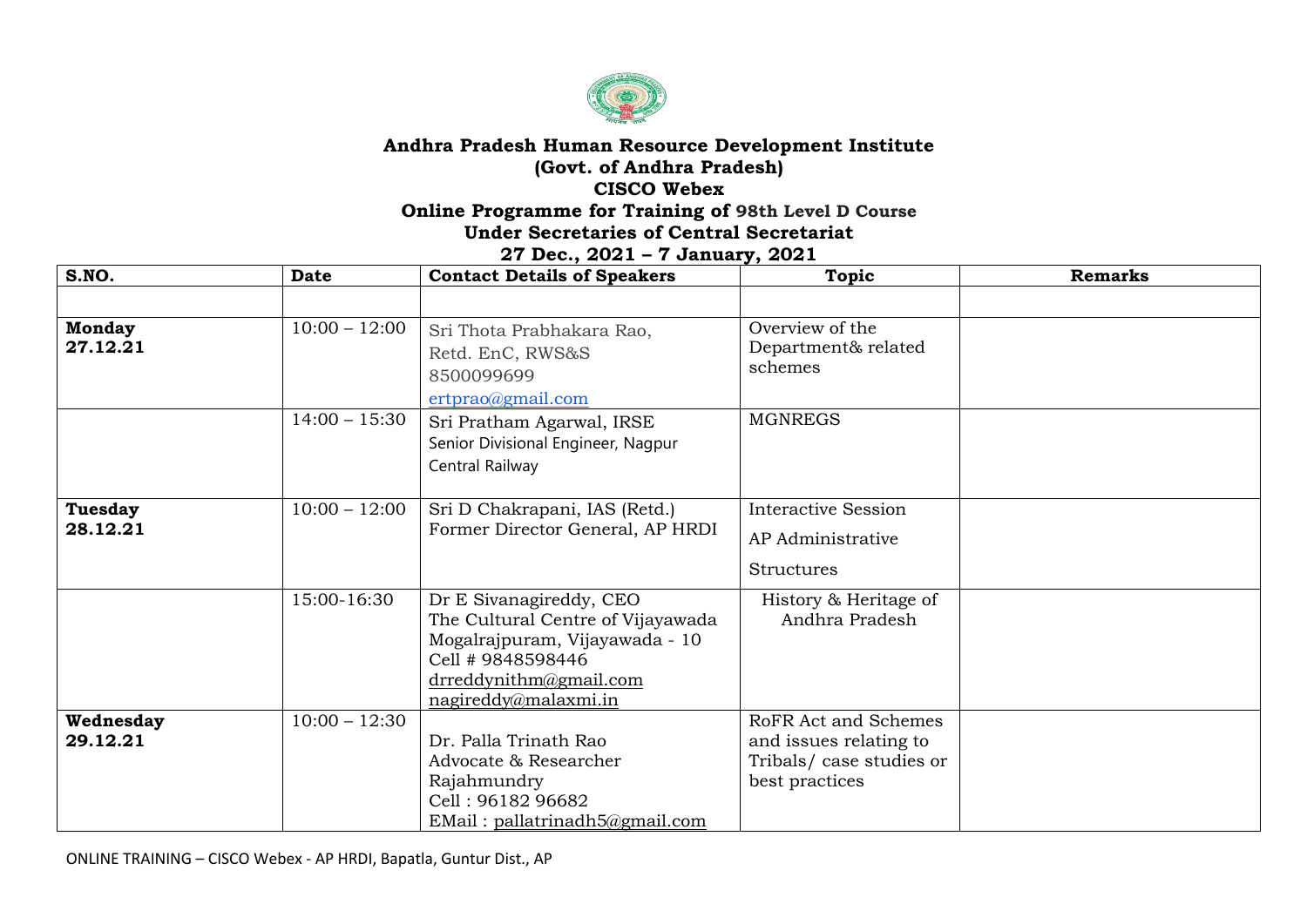|                                  | $14:00 - 15:30$ | Chief Executive Officer,<br>Society for Elimination of Rural<br>Poverty<br>2nd floor NTR Administrative block,<br>PNBS, Vijayawada,<br>ceo.serp.ap@gmail.com                   | Initiatives of Tribal<br>Welfare Department                                                                                                                                  |                                             |
|----------------------------------|-----------------|--------------------------------------------------------------------------------------------------------------------------------------------------------------------------------|------------------------------------------------------------------------------------------------------------------------------------------------------------------------------|---------------------------------------------|
| <b>Thursday</b><br>30.12.21      | $10:00 - 11:30$ | Sri K Chandrasekhar Rao,<br>DVEO & Regional Joint Director<br>(Retd.)<br>M: 9490972789<br>email: karnamsekhar16@gmail.com                                                      | Schemes relating to<br><b>Education Department</b>                                                                                                                           |                                             |
|                                  | $11:30 - 13:00$ | Sri Suresh Mogilichendu, Joint<br>Commissioner, Grama & Ward<br>Volunteers and<br>Grama Secretariat & Ward<br>Secretariat,<br>Govt. of AP, Guntur<br>commr-gywyyswws@ap.gov.in | Village/Ward<br>Secretaries; Volunteer<br>Setup                                                                                                                              |                                             |
|                                  | $14:00 - 15:30$ | Dr Ramesh Babu,<br>Senior Consultant, World bank,<br>Supporting WD & CW,<br>Women, Children, Disabled and<br>Senior Citizen                                                    | 1)YSR Sampoorna<br>Poshana,<br>2) National Nutrition<br>Mission Scheme<br>3)Indira Gandhi<br>National Old Age<br>Pension Scheme<br>4)P.M Mathru<br>Vandhana Yojana<br>Scheme | 9954933700<br>rameshbabuvasireddy@gmail.com |
| Friday<br>31.12.21<br><b>NGO</b> | $10:00 - 11:30$ | Smt Saraswathi Iyer                                                                                                                                                            | Disha Act                                                                                                                                                                    |                                             |
|                                  | $11:30 - 13:00$ | Sri Madhava Reddy,                                                                                                                                                             |                                                                                                                                                                              |                                             |
|                                  |                 |                                                                                                                                                                                |                                                                                                                                                                              |                                             |